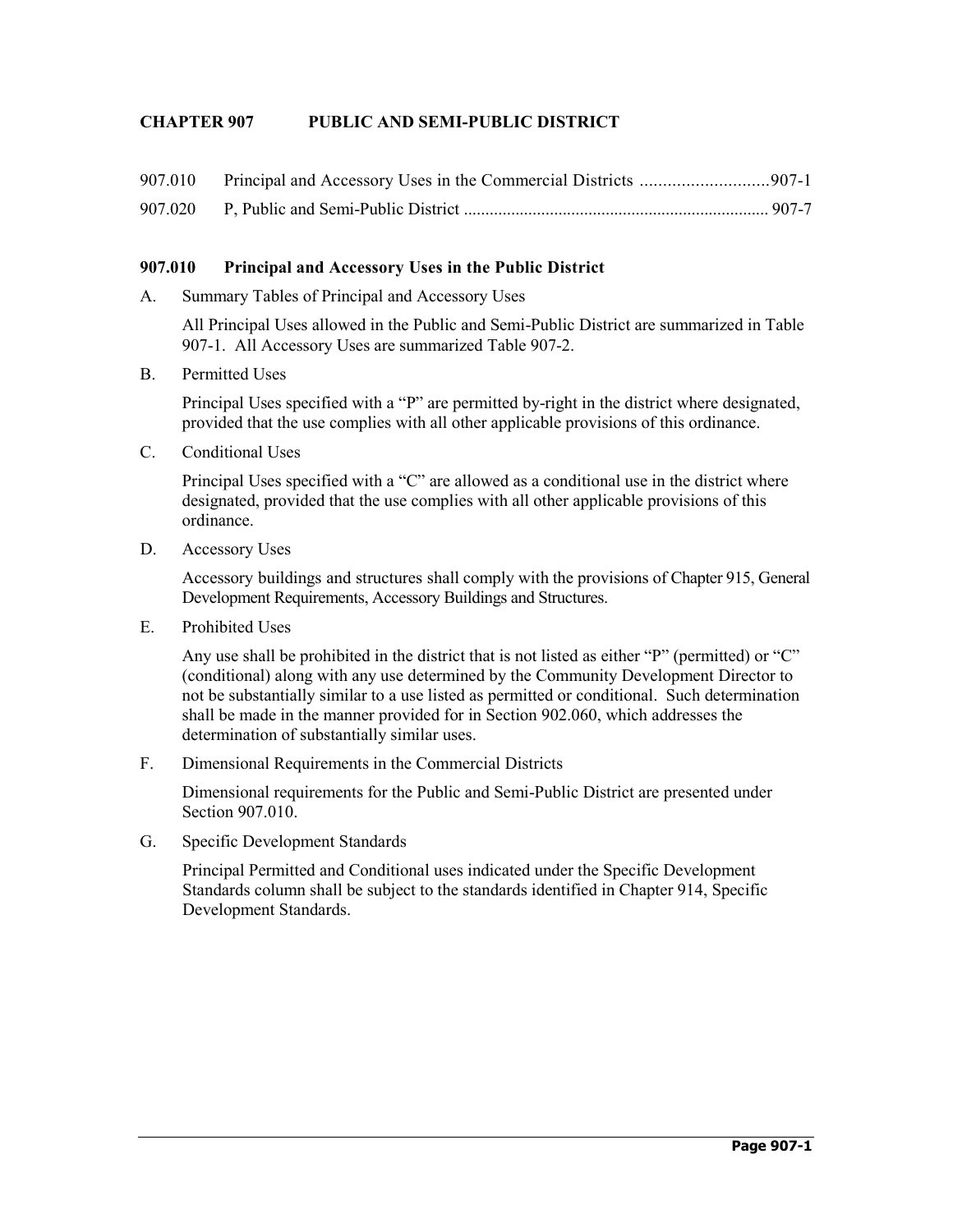#### H. General Development Requirements

Development of land for public or semi-public uses shall conform to the requirements for traffic circulation, landscape design, screening, trash handling, lighting, parking, loading and other considerations as specified in Chapter 915, General Development Requirements. Signs are regulated by Chapter 916 of the City Code.

## **Table 907-1: Summary of the Principal Permitted and Conditional Land Uses in the Public and Semi-Public District**

| <b>Land Uses</b>                                        | <b>Zoning</b><br><b>District</b> | <b>Specific</b><br><b>Development</b><br><b>Requirements</b> |
|---------------------------------------------------------|----------------------------------|--------------------------------------------------------------|
|                                                         | <b>Public and</b><br>Semi-Public |                                                              |
| <b>Essential service</b>                                | P                                |                                                              |
| Governmental building, City, County, State or Watershed | P                                |                                                              |
| Public parks; park building                             | P                                |                                                              |
| Place of public worship                                 | P                                |                                                              |
| School, public or private                               | P                                | Chapter 914                                                  |
| Cemetery                                                | P                                |                                                              |

## **P: Permitted C: Conditional --: Not allowed**

## **Table 907-2: Summary Table of Accessory Land Uses in the Public and Semi-Public District**

**P: Permitted C: Conditional --: Not allowed** 

| <b>Land Uses</b>                                     | <b>Zoning</b><br><b>District</b> | <b>Specific</b><br><b>Development</b><br><b>Requirements</b> |
|------------------------------------------------------|----------------------------------|--------------------------------------------------------------|
|                                                      | <b>Public and</b><br>Semi-Public |                                                              |
| Antenna or communications tower                      | P                                | <b>Chapter 914</b>                                           |
| Electric vehicle charging station                    | P                                |                                                              |
| Little Free Libraries                                | P                                |                                                              |
| Exterior storage                                     | C                                | Chapter 915                                                  |
| Parking                                              | P                                |                                                              |
| Signs                                                | P                                | Chapter 916                                                  |
| Solar energy conversion system                       | P                                |                                                              |
| Storage building or garage less than 400 square feet | P                                |                                                              |
| Wind energy conversion system                        | --                               |                                                              |
| Wood chip pile, municipal                            | C                                | Chapter 914                                                  |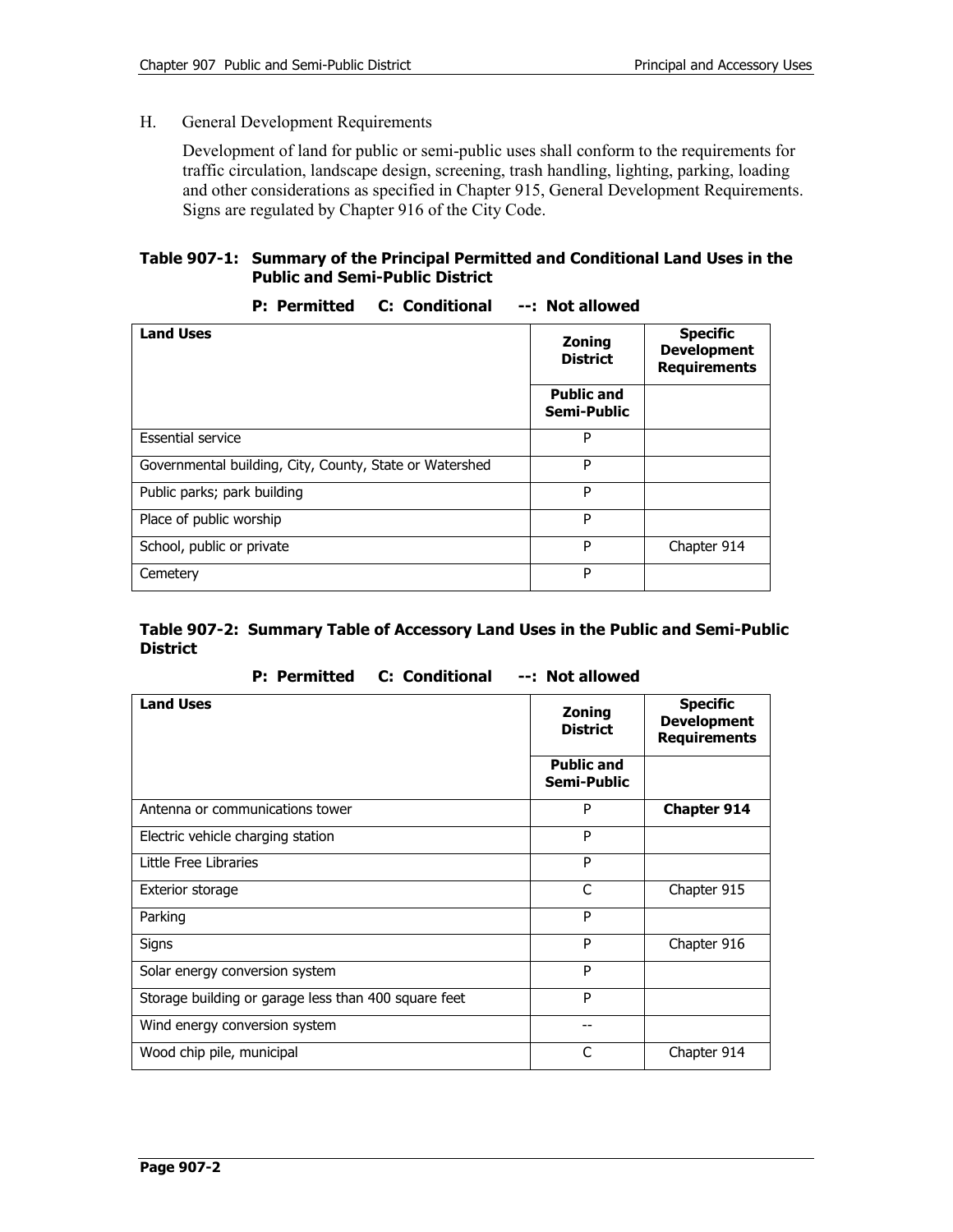## **907.020 P, Public and Semi-Public District**

#### A. Purpose

The P, Public and Semi-Public District is to regulate the use and design of properties used for public or governmental purposes as well as a limited number of private, institutional properties that are generally open to all members of the community.

- B. Permitted Principal Uses
	- 1. Refer to Table 907-1.
	- 2. Some Permitted Uses have requirements that are presented in Chapter 915, Specific Development Requirements. Refer also to Chapter 915, General Development Requirements.
- C. Conditional Principal Uses
	- 1. Refer to Table 907-1.
	- 2. Refer to Chapter 915 for specific conditions that must be met for approval of some Conditional Uses. Refer also to Chapter 915, General Development Requirements.
- D. Accessory Uses
	- 3. Refer to Table 907-2.
	- 4. Refer to Chapters 914 and 915 for conditions that must be met for approval of certain Accessory Uses.
- E. Dimensional Requirements

## **Table 5-3: Required Setbacks (feet)**

|                               | <b>Front</b> | <b>Interior</b><br><b>Side</b> | <b>Corner</b><br><b>Side</b> | Rear | From R<br><b>District</b> | <b>Any Water</b><br><b>Body</b>                        |
|-------------------------------|--------------|--------------------------------|------------------------------|------|---------------------------|--------------------------------------------------------|
| Principal<br><b>Building</b>  | 30           | 15                             | 30                           | 30   | 40                        | Chapter 915,<br>General<br>Development<br>Requirements |
| Accessory<br><b>Structure</b> | 40           | 15                             | 40                           | 20   | 40                        |                                                        |
| Parking                       | 10           | 10                             | 10                           | 10   | 20                        |                                                        |
| Driveway                      | 10           | 10                             | 10                           | 10   | 20                        |                                                        |

## **Table 5-4: Maximum Structure Height**

| Principal Building <sup>1</sup> | 36 |
|---------------------------------|----|
| Accessory Building <sup>2</sup> | 16 |

1 Or three stories, whichever is less.<br>2 See also Chapter 915. General Dev

- 2 See also Chapter 915, General Development Requirements, Accessory Buildings and Structures
- F. Specific Development Requirements
	- 1. Some Conditional Uses and some Permitted Uses have specific requirements that are presented in Chapter 915, Specific Development Requirements.
	- 2. Refer to Table 907-1 for the uses that have specific requirements.